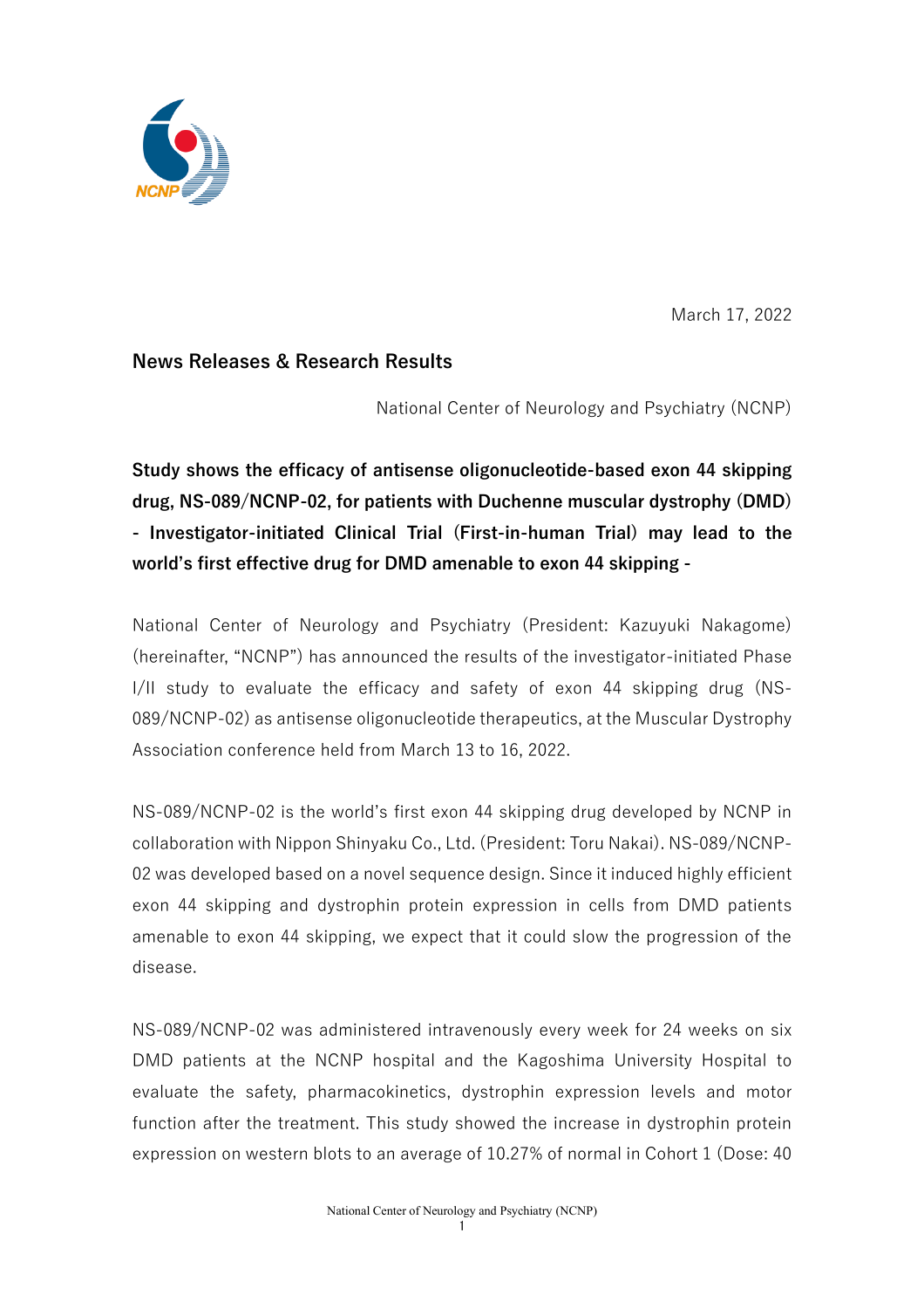mg/kg) and 15.79% of normal in Cohort 2 (Dose: 80 mg/kg). The North Star Ambulatory Assessment scores suggested a maintenance or improvement trend in their motor function. The drug is expected to have a therapeutic effect on DMD with these results. There was no discontinuation of administration due to adverse events during the trials. Nippon Shinyaku is preparing for the next phase of the trial based on the results. The six participants are also involved in an extension study conducted by Nippon Shinyaku to evaluate efficacy and safety in further administration.

We would like to express our deepest gratitude to the participants and their families.

#### **Background**

DMD is an incurable, X-linked progressive muscle degenerative disorder that results from the absence of dystrophin protein. We previously completed an investigatorinitiated phase I study with systemic administration of the morpholino antisense NS-065/NCNP-01 (viltolarsen) for exon-53 skipping in DMD to achieve a highly favorable safety profile and favorable pharmacokinetics and efficacy (Sci Transl Med. 2018;10:437.). Viltolarsen (Viltepso®) was recently approved under accelerated approval based on increased dystrophin production in skeletal muscle observed in DMD patients in Japan and USA. However, a weakness of the current oligonucleotides-based exon-skipping approach is that it is mutation-specific. The Japan AMED has recently awarded us several project grants to address the problem of a limited number of patients by developing a highly efficient exon-44 skipping drug-using morpholino antisense in DMD, which are theoretically applicable for around 6% of all DMD boys.

Dr. Yoshitsugu Aoki (Research Director) stated, "Our preclinical studies using mouse models suggest that dystrophin restoration up to 10-15% of normal on western blots can be expected enough to improve skeletal muscle function."

Dr. Hirofumi Komaki (Clinical Director) stated, "It is epoch-making that we succeeded first in the world in recovering the expression of human dystrophin protein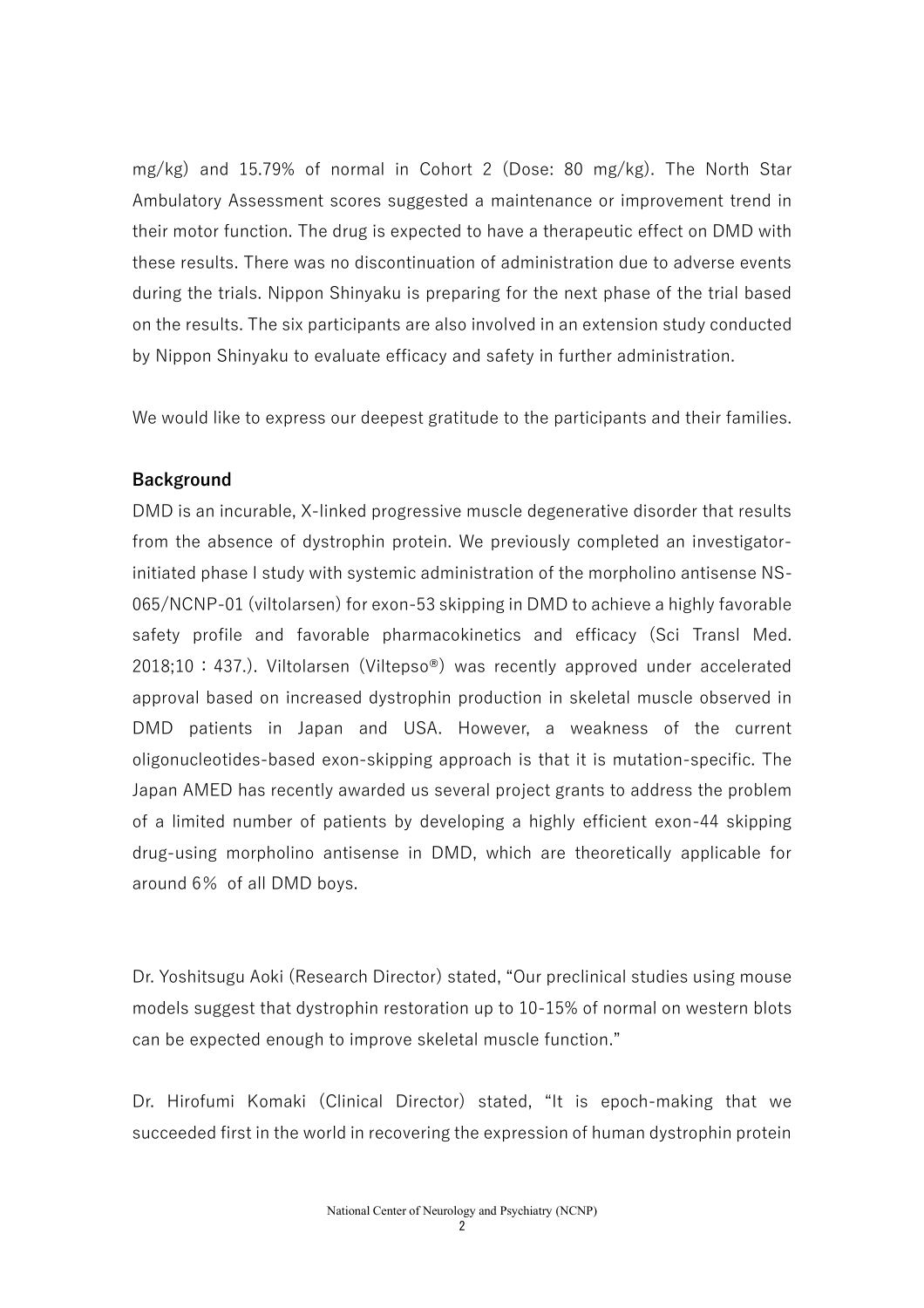over on average 15%, and attained results suggesting sufficient efficacy for motor function."

#### **■Fundings**

The NS-089/NCNP-02 development project is subject to the following subsidies.

**・Japan Agency for Medical Research and Development (AMED)** 

**Practical Research Project for Rare/ Intractable Diseases, Step 1,** 2015- 2017: Intractable Diseases Practical Application Research Project "Development of a novel peptide-conjugated phosphorodiamidate morpholino therapy for Duchenne muscular dystrophy".

**Translational Research Grant,** 2016-2020: "Implementation of investigatorinitiated trials of muscular dystrophy with efficient utilization of the disease registry system, and implementation of clinical studies that contribute to drug development".

**Translational Research Grant, Seeds C**, 2018: The Translational Research program; Strategic Promotion for practical application of Innovative medical Technology "Systemic administration of the morpholino antisense for exon-44 skipping in Duchenne muscular dystrophy: An investigator-initiated clinical trial phase I/II study".

**Translational Research Grant, Seeds C,** 2019-2021: The Translational Research program; Strategic Promotion for practical application of Innovative medical Technology "Systemic administration of the morpholino antisense for exon-44 skipping in Duchenne muscular dystrophy: An investigator-initiated clinical trial phase I/II study".

#### ■**Explanation of Terms**

#### **Duchenne Muscular Dystrophy (DMD)**

DMD is the most common and severe genetic muscle disorder that primarily affects males. DMD is caused by a mutation in the DMD gene, which encodes dystrophin protein, resulting in progressive weakness and loss of skeletal, cardiac, and pulmonary muscles. Currently, corticosteroids are used to slow the progression of the disease. Since no other effective therapies are available, there is an urgent need to develop a new treatment.